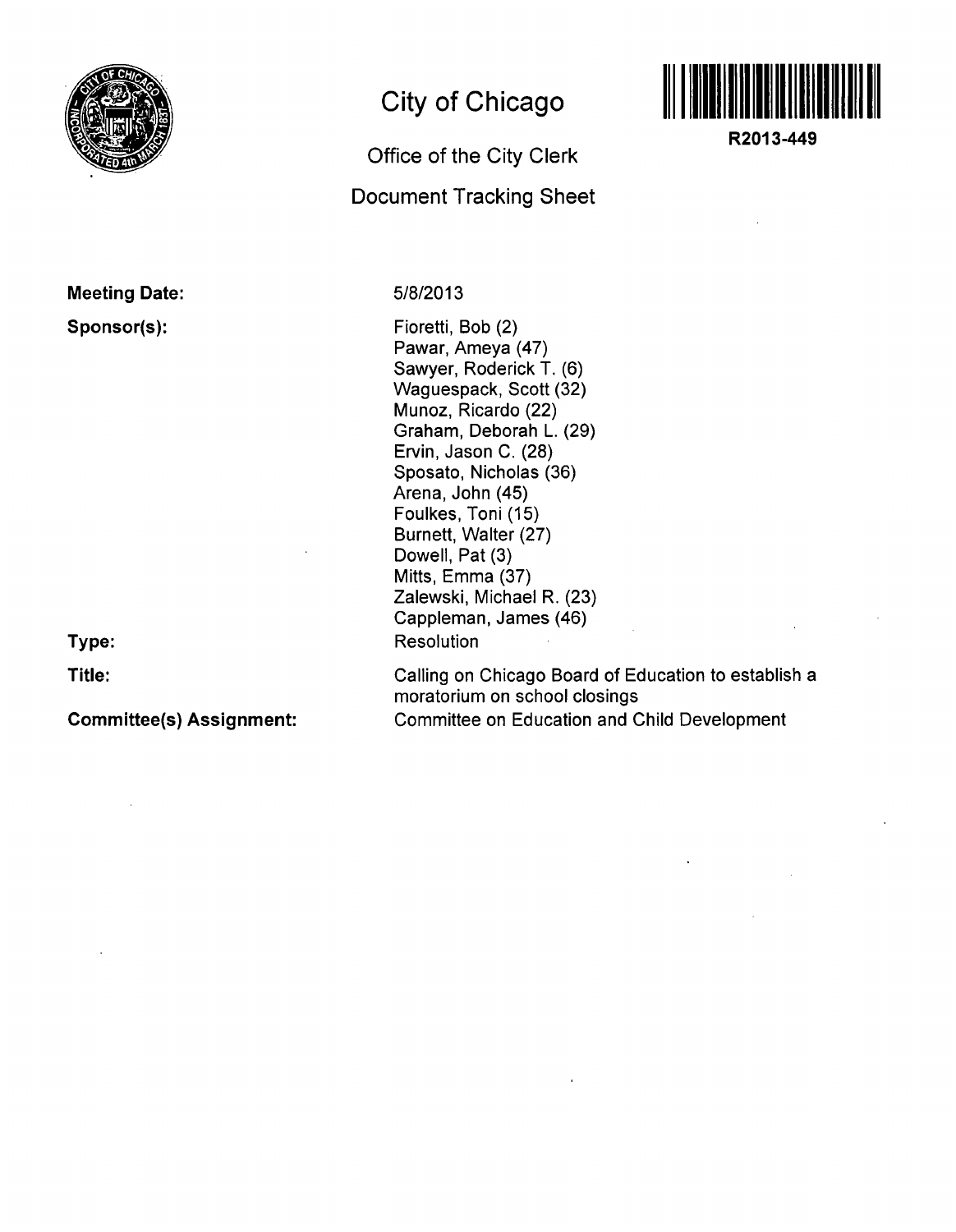WHEREAS, The City Council of Chicago provides leadership and shapes policy for the families of Chicago; and

WHEREAS, The history of school closures and actions in Chicago has proven to negatively impact academic performance, school closings have exacerbated hardship for communities already suffering from social abandonment, there is no research to support the districts arguments for closing schools; and

WHEREAS, Nearly 50,000 students will be impacted by overall CPS school actions; and

WHEREAS, 80% of these students are black students and this number represents 22% of all black students in the district and 26.5% of all black children living in Chicago between the ages of 5 and 14; and

WHEREAS, 6479 students with disabilities, each of whom has an Individualized Educational Plan; and

WHEREAS, Closing a school often has profound ramifications for the educational experience of children and the surrounding community. Numerous studies have shown that when a school is closed or negative actions take place, student academic outcomes are affected, safety concerns are raised as children have to travel farther and through sometimes dangerous territory, and parental and community confidence in the school system is shaken; and

WHEREAS, CPS indicates that it needs to close, co-locate and turnaround underutilized and underperforming schools in an effort to attempt to close a purported fiscal year 2014 budget deficit; and

WHEREAS, A major factor contributing to the underutilization of CPS schools is the expansion of charter schools in Chicago. Currently, the number of seats available in charter schools amounts to more than half of the reported excess capacity. Moreover, any future expansion of charter schools will further exacerbate this problem; and

WHEREAS, It is not sound fiscal policy to fund the creation of any additional schools while facing such a large gap between enrollment and capacity; and

WHEREAS, CPS should not simultaneously close schools for budget reasons and fund the creation of additional privately operated charter schools; and

WHEREAS, Every seat created in a new charter school potentially increases what CPS has called the "chronic underutilization" of the public schools; therefore,

BE IT RESOLVED that we the undersigned members of the City Council of the City of Chicago do hereby express our desire for the Chicago Board of Education to establish a moratorium on school closings, actions and charter school expansion for the 2014-2015 school year allowing CPS, parents and community members time to fully understand the impact of pending school closures; further

RESOLVED, That the CEO of the Chicago Public Schools shall provide testimony to the City Council of the City of Chicago and to families affected by the proposed school actions on cost savings from planned school closings, any extra security and safety programs for students as well as equipment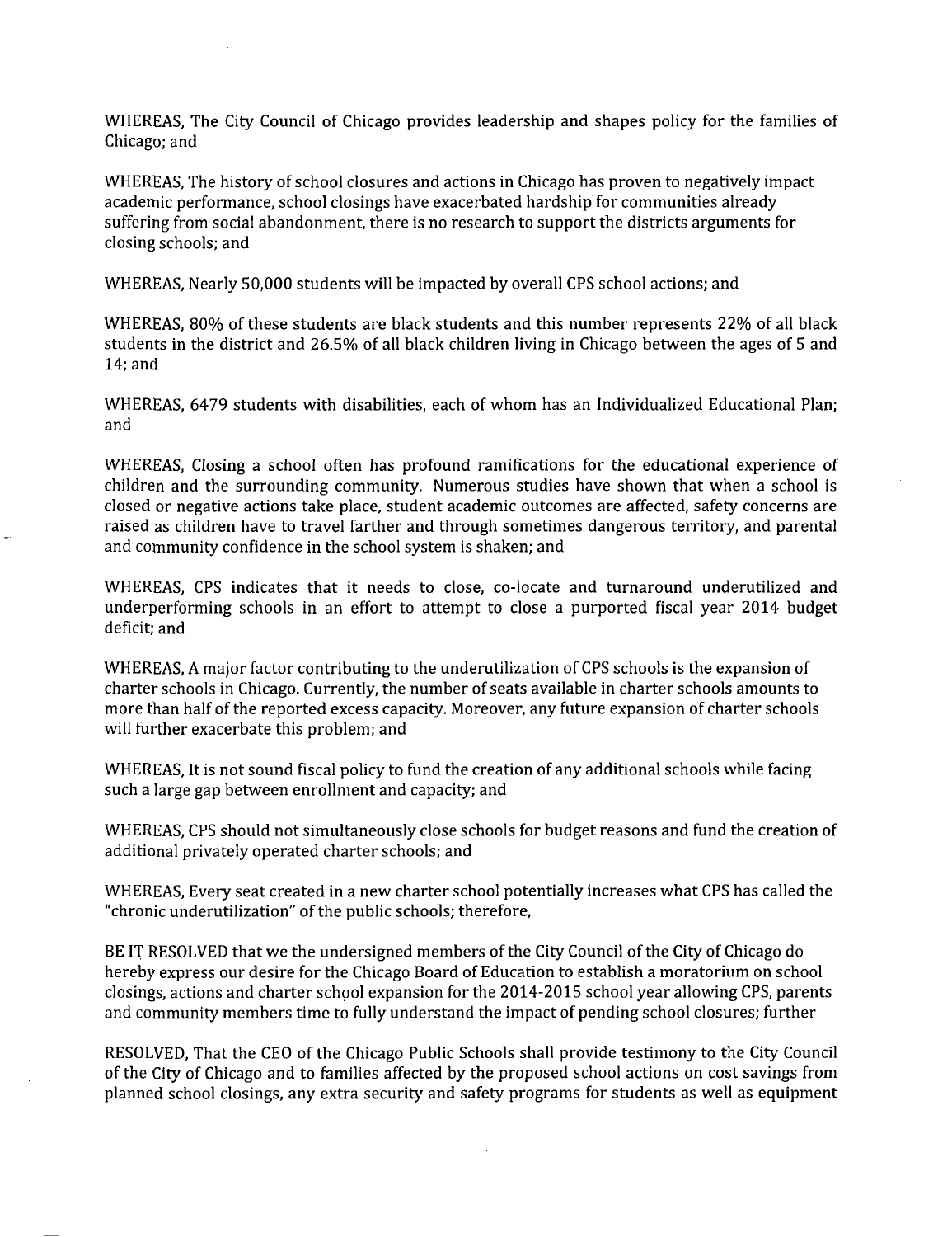upgrades for "welcoming" schools prior to the final vote taken by the Chicago Board of Education; and be it further

Noclade ے rwysd  $23$ ro e

RESOLVED, That a suitable copy of this resolution be delivered to the City of Chicago School District 299